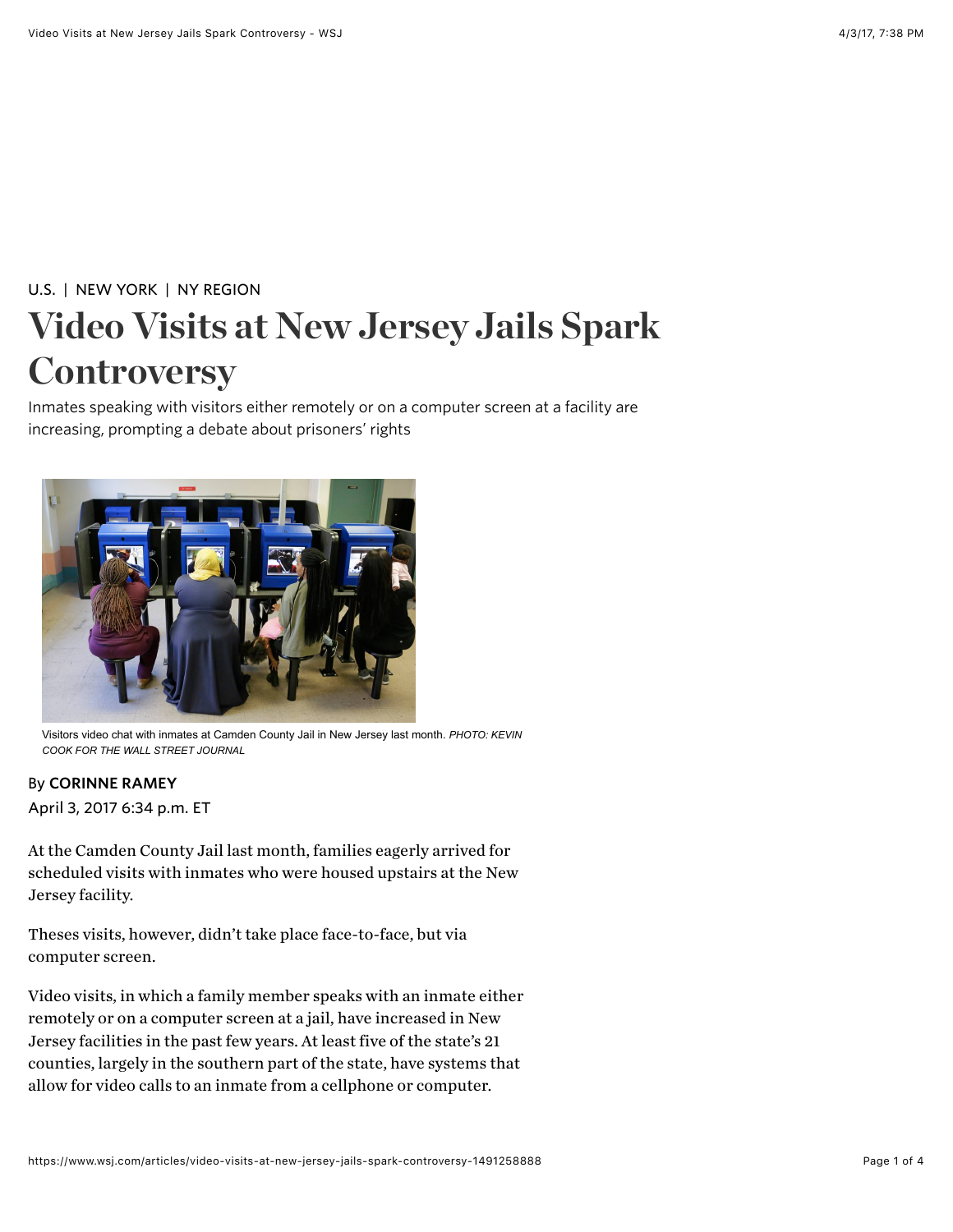In New Jersey, video visits have prompted a debate about inmate rights and whether counties, some of which earn revenue from the calls, should profit from such arrangements.

Jail officials say the visits promote safety, save staffing costs and allow inmates to receive more visitors. Critics, including inmate advocates and some public officials, contend counties and jails are using inmates' families as a revenue source and decreasing in-person contact. Typically, jails charge visitors for remote visits but not for video visits inside the jail.

"It's not the same as seeing them face to face," said a Camden woman, who was visiting her boyfriend, accompanied by a five-year-old. "It should be free to see your loved one," she added, of remote visits.

Inmates were more positive, although bristled at the cost. Cirino DeGeorge, 47 years old, who is charged with aggravated assault, said inmates get excited about the video visits just like they do about canteen every week. "In here, there's not a lot to look forward to."

Video visitation, which began in the southern U.S. in the '90s, gradually spread to the Mid-Atlantic states, then the Midwest, and more recently, California, said David Henion, senior vice president of national sales at Global Tel\*Link, a telecommunications company that provides the technology for several jails in New Jersey. "In the Northeast the reason it held off so long is because contact visitation has been so prevalent," he said.

About 475 jails nationwide use video visitation, according to the Prison Policy Initiative, a nonprofit that seeks to regulate the phone and video industry. A 2015 report by the group found three-quarters of jails eliminated in-person visits, known as contact visits, after adding the technology.

In New Jersey, some jails have replaced contact visits with ones on computer screens, said Karina Wilkinson, an organizer with inmateadvocacy group New Jersey Phone Justice, said: "There's no substitute for face-to-face contact."

The cost of inmate phone calls, which has been controversial in the past, has been regulated by both the Federal Communications Commission and a New Jersey law. For some jails and inmate advocates, video visits are the [next frontier in the same fight.](http://blogs.wsj.com/law/2016/03/07/appeals-court-puts-on-hold-fcc-caps-on-prison-phone-call-charges/)

For jails, video visits can cut down on contraband and decrease violence and crowd-control issues, officials said.

The cost for remote video visits—\$10 for 20 minutes—is relatively cheap, if you consider gas and tolls or public transportation, Cape May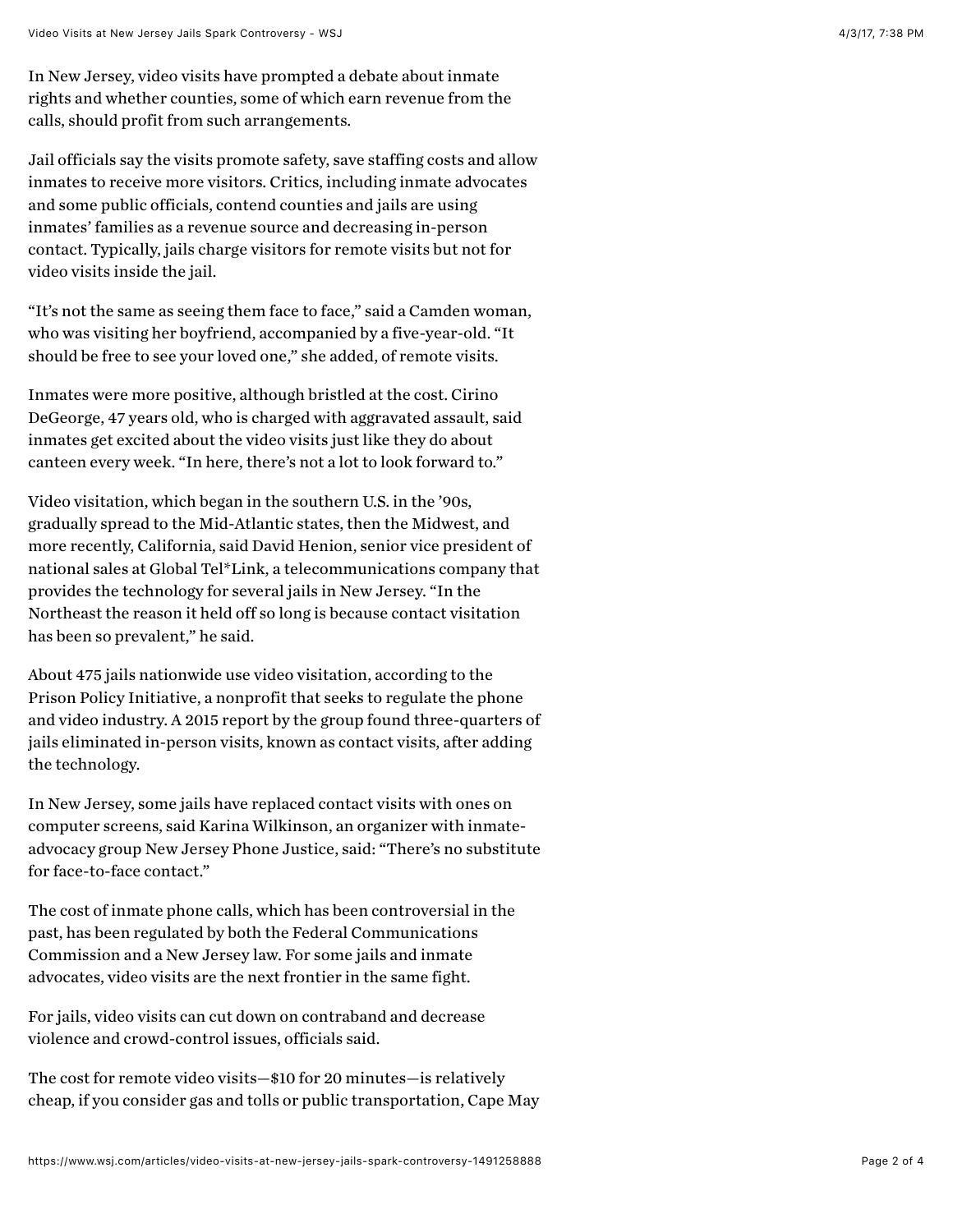

Juanya Anderson of Sicklerville, N.J., video chats with her boyfriend, an inmate at the Camden County Jail. *PHOTO: KEVIN COOK FOR THE WALL STREET JOURNAL*

County Sheriff Gary Schaffer said. Of that \$10, \$4.60 contributes to the county's general fund, for a total of about \$14,000 last year, and the remainder goes to the company that provides the technology.

In Camden, which installed a video system last year, fights used to break out among visitors from rival gangs, said County Director of Corrections David Owens, and lines could get very long. The number of monthly visitors dropped from 10,000 in 2015 to about 740 today, he noted.

For remote video visits, Camden charges \$8 for 20 minutes, half of which goes to fund inmate items such as bus passes upon release and hygiene packages. Costs in other counties vary. In Salem, remote visits cost \$12 for 20 minutes. Salem County Correctional Facility Capt. Robert Reilly said initially all revenue went to the company to pay off the system. Last year, the county earned \$14,579 from the calls.

A bill that cleared an Assembly committee in January would cap rates at 11 cents a minute, make in-person visits mandatory and forbid counties from getting a commission for providing the service. Commissions vary, but around 50% is typical.

Assemblyman Gordon Johnson, a Democrat and one of the sponsors of the bill, said his goal is to protect inmates and families from being gouged. "The county is making money now on an inmate," he said. "That's not acceptable."

A Camden spokesman said capping the cost at 11 cents would decrease the jail's ability to fund inmate programming. Sheriff Schaffer said Cape May County couldn't break even at that cost so likely would discontinue its use.

At Camden County's jail last month, visitors entered the facility in shifts, anticipating video visits. "They're horrible," said a 22-year-old Camden resident visiting her boyfriend, with her ponytailed three